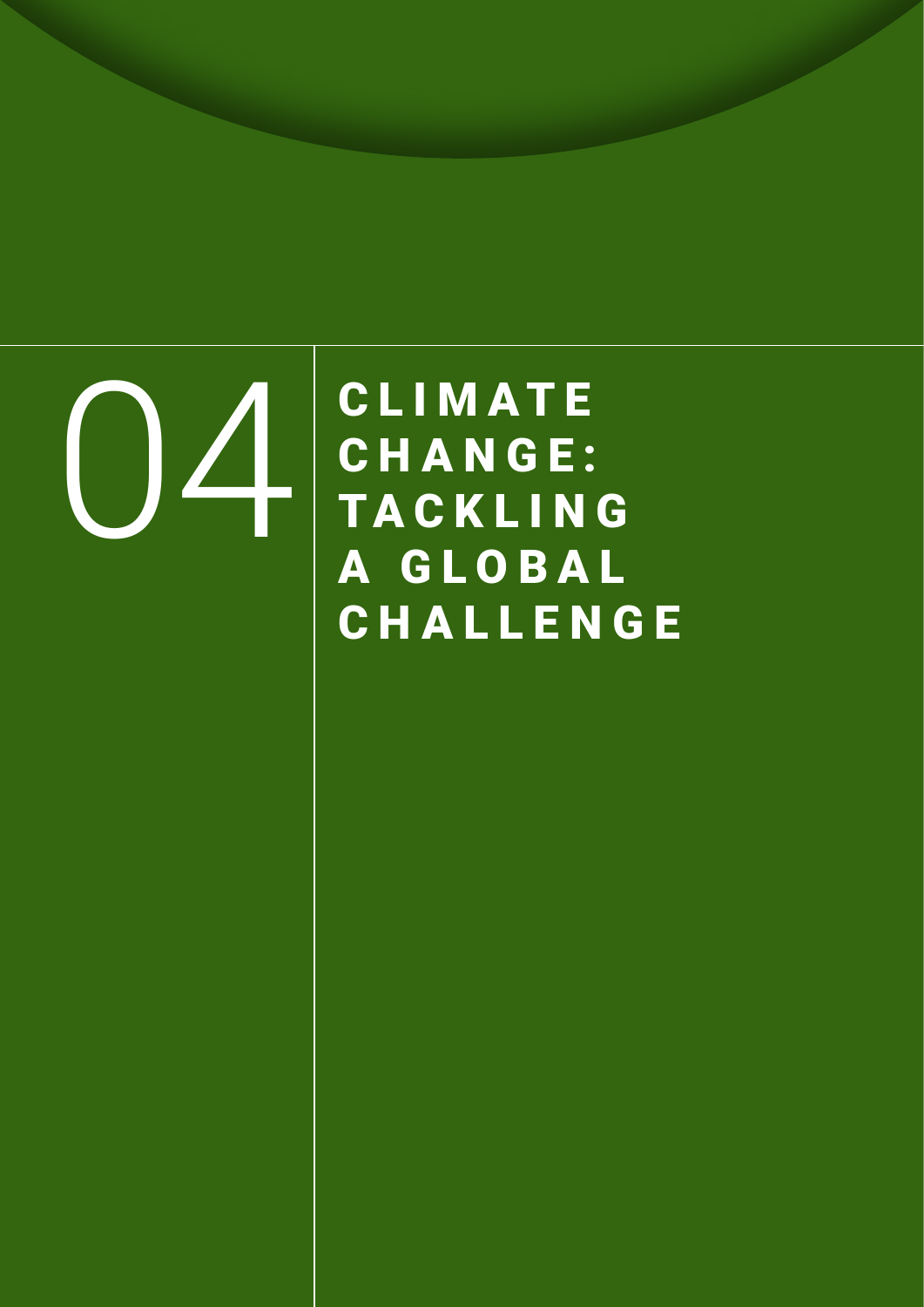### ESSAY

⁕ **From COP26 (Glasgow) to COP27 (Sharm el-Sheikh, Egypt): What to expect at Africa's COP \_\_\_\_\_\_\_\_\_\_\_\_\_\_\_\_\_\_\_\_\_\_\_\_\_\_\_\_\_\_\_\_\_\_\_\_ 68**

### VIEWPOINTS

| * Climate migration-deepening our solution ____           |    |
|-----------------------------------------------------------|----|
| * Addressing Africa's dual challenges: Climate change and | 73 |
|                                                           | 75 |
| * Managing existential risk and climate resilience:       | 76 |
| The criticality of climate finance for Africa ______      | 78 |

### GOVERNANCE CALL-OUT

⁕ **The view from Freetown, Sierra Leone \_\_\_\_\_\_\_\_\_\_\_\_\_\_\_\_\_\_\_\_\_\_\_\_\_\_\_\_ 81**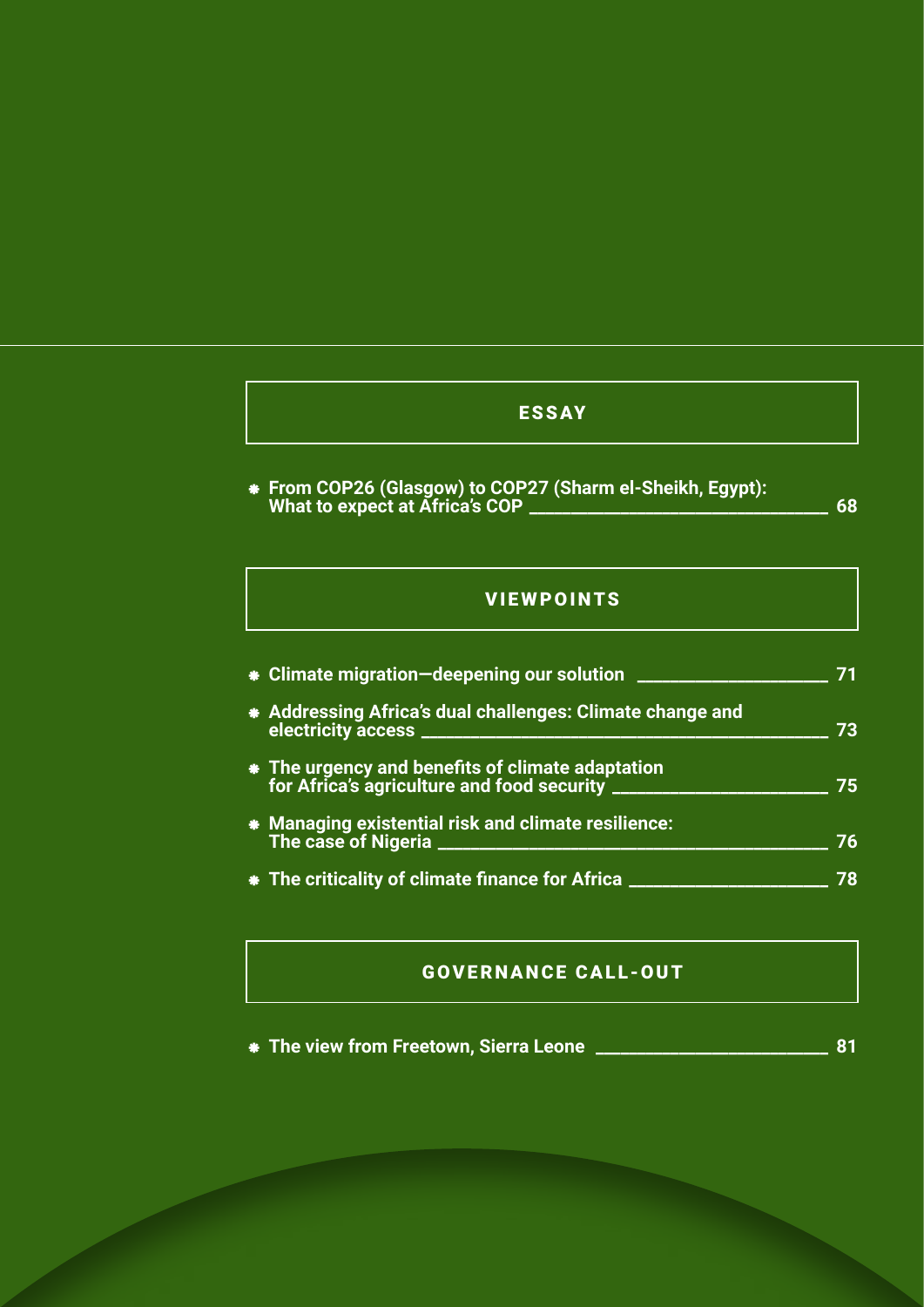# From COP26 (Glasgow) to COP27 (Sharm el-Sheikh, Egypt): What to expect at Africa's COP

#### EDE IJJASZ-**VASQUEZ**

Nonresident Senior Fellow, Africa Growth Initiative, Global Economy and Development, Brookings Institution

#### @Ede\_WBG

#### ALOYSIUS UCHE ORDU

Director and Senior Fellow, Africa Growth Initiative, Global Economy and Development, Brookings Institution

#### @aloysiusordu

Even if the world remains under 1.5°C warming, Africa will need to adapt to the new reality of a rapidly changing climate.

Despite progress towards the shared goal of addressing climate change, COP26 did not sufficiently put the world on track to successfully tackle the problem. The outcomes especially fell short of what Africans had hoped for. On the positive side, [the Glasgow](https://unfccc.int/process-and-meetings/the-paris-agreement/the-glasgow-climate-pact-key-outcomes-from-cop26)  [Accord kept the "1.5°C warming goal alive](https://unfccc.int/process-and-meetings/the-paris-agreement/the-glasgow-climate-pact-key-outcomes-from-cop26)," and countries have been asked to come to COP27, to be held in Sharm el Sheikh, Egypt, with more ambitious Nationally Determined Contribution (NDCs).<sup>1</sup> A new agreement on global carbon trading was achieved, adding a much-needed tool to the fight against climate change. Negotiators reached other significant agreements<sup>2</sup> in Glasgow, notably 65 countries committed to phasing out coal power, more than 100 countries agreed to slash methane emissions, and 130 countries representing over 90 percent of the world's forests—pledged to end deforestation by 2030.

On the other hand, [developed countries failed](https://www.un.org/en/climatechange/cop26) to reach the \$100 billion [annual funds](http://www.climatepolicyinitiative.org/publication/global-landscape-of-climate-finance-2021/)  [promised in Paris](http://www.climatepolicyinitiative.org/publication/global-landscape-of-climate-finance-2021/) to developing countries for climate action by 2020.<sup>3,4</sup> The current NDCs are estimated to reach a warming trajectory of 2.4°C-almost an entire degree above [the goal](https://climateactiontracker.org/global/temperatures/). The discussion on climate "loss and damage"—what damage is caused by climate change and which parties should pay for it—made some modest progress, and the Glasgow Accord called to start a dialogue to discuss funding arrangements. Such an announcement is a major step given that many major powers had previously opposed even using the words "loss and damage" in climate-related negotiations.

The evident lack of urgency contrasts sharply with the projections from the Sixth [Assessment of the Intergovernmental Panel on Climate Change](https://www.ipcc.ch/assessment-report/ar6/) (IPCC) for Africa.<sup>5</sup> Lifethreatening temperatures above 40°C (104°F)are projected to increase by 10 to 140 days a year, depending on the scenario and region. The continent will see drier conditions in most regions, with more droughts but also more flooding. With the rise in sea level (as much as 0.9 meters by 2100 under high-warming scenarios) and more frequent flooding, a current 1-in-100 year flood event will become 1-in-10 or -20 years by 2050, and 1-in-5 years to annually by 2100, even under moderate warming. With rapidly growing cities in low-lying coastal areas in Africa, the damage to property and livelihoods more generally, exacerbated by climate change, will be compounded. In other words, under the projected warming trajectory of 2.4°C, the impacts of climate change could make many parts of Africa uninhabitable. Policy change, financial transfers, and decisive and transformational mitigation measures by the largest-emitting countries are critical. The narrative is clear and remains consistent: Africa's historical and current emissions of greenhouse gases are minimal; still, the region will suffer some of climate change's most severe consequences if not adequately addressed.

Even if the world remains under 1.5°C warming, Africa will need to adapt to the new reality of a rapidly changing climate. Thankfully, COP26 did result in some positive steps regarding climate adaptation. The developed world recognized the need to increase funding for adaptation support: The Glasgow Accord "urges developed country Parties to at least double their collective provision of climate finance for adaptation to developing

2 COP26: Together for our planet | United Nations

5 Temperatures" Climate Action Tracker, 2021

<sup>1</sup> "The Glasgow Climate Pact—Key Outcomes from COP26." United Nations Framework Convention on Climate Change, 2021.

<sup>3</sup> OECD (2021), Climate Finance Provided and Mobilised by Developed Countries: Aggregate Trends Updated with 2019 Data, Climate Finance and the USD 100 Billion Goal, OECD Publishing, Paris.

<sup>4</sup> CPI (2021) Global Landscape of Climate Finance 2021 Barbara Buchner, Baysa Naran, Pedro de Aragão Fernandes, Rajashree Padmanabhi, Paul Rosane, Matthew Solomon, Sean Stout, Costanza Strinati, Rowena Tolentino, Githungo Wakaba, Yaxin Zhu, Jake Connolly, Chavi Meattle and Sandra Guzmán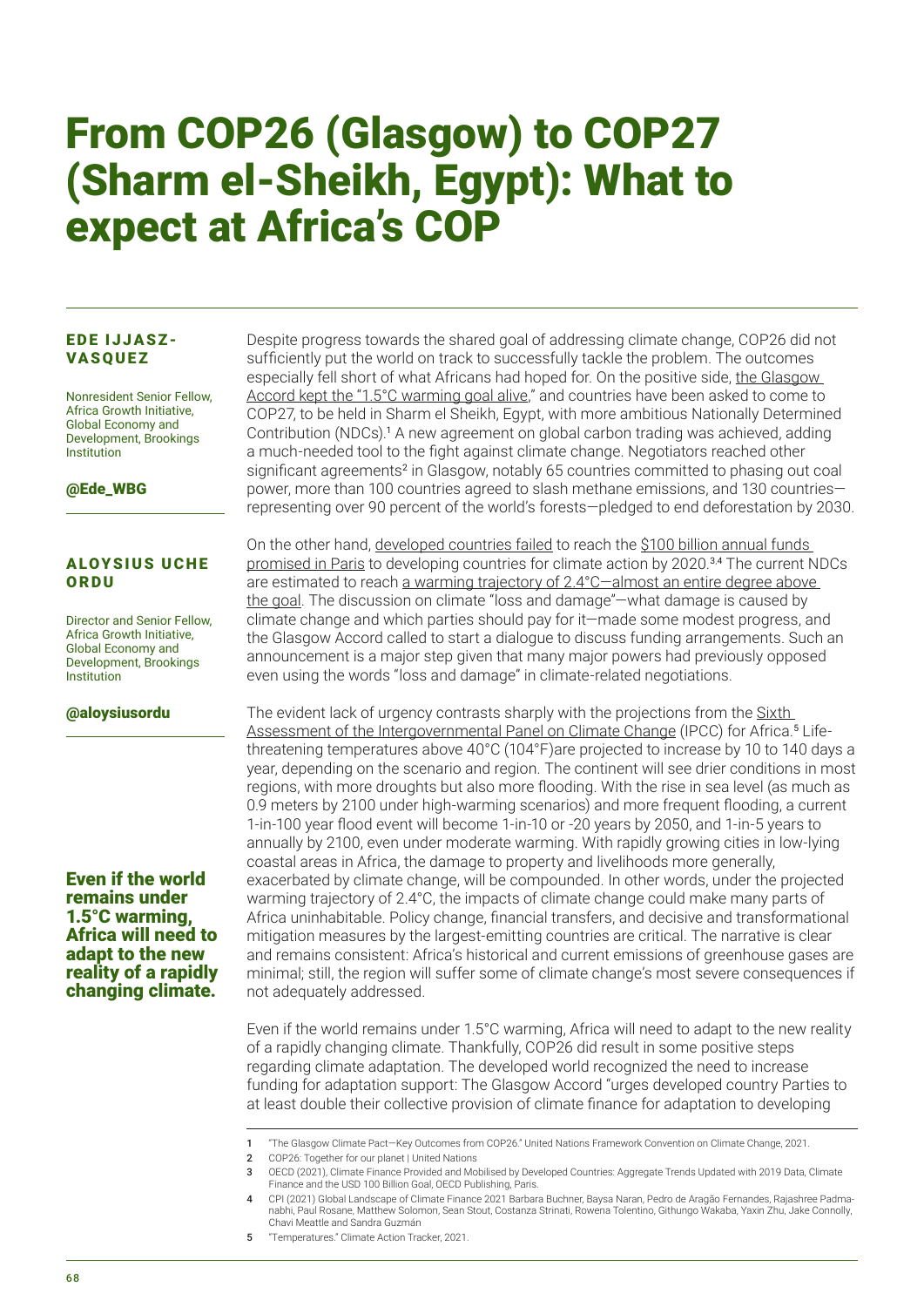country Parties from 2019 levels by 2025." Africa was already moving toward a similar goal: The African Development Bank and the Global Center of Adaptation launched a \$25 [billion program to finance accelerated adaptation in the region](https://www.afdb.org/en/topics-and-sectors/initiatives-partnerships/africa-adaptation-acceleration-program) earlier in the year.<sup>6</sup>

#### Africa has great opportunities to help the world fight climate change but cannot do it alone.

Africa absolutely cannot afford a 2.4°C warmer world: At that level of warming, adaptation measures in many parts of the continent may not be technically feasible or financially viable.

Africa has great opportunities to help the world fight climate change but cannot do it alone. The protection and sustainable management of its forest and marine resources can provide essential carbon sinks. In fact, the Congo Basin—the world's second-largest rainforest and which absorbs 1.2 billion tons of  $CO<sub>2</sub>$  each year<sup>7</sup> – also has vital mineral reserves needed for the clean industries that underpin the net-zero commitments of countries worldwide. The energy, transport, and urban infrastructure that is yet to be built in Africa over the next two decades will either lock the region into a high-emission economic development trajectory or support the global climate goals if adequate additional resources to finance the extra costs of decarbonization are provided at the level and speed needed.

COP27—the "Africa COP"—is a unique opportunity to accelerate progress in climate action and mobilize the partnerships needed for Africa's rapid, inclusive, green, and resilient development. However, Africa's policymakers should not be passive recipients of what "others" can do for Africa in COP27. Africans should be well prepared and organized. They should have a unified, active, and consistent voice about the dire consequences of climate change for the continent and the urgency to take action.

First and foremost, the world needs to show at COP27 that progress and firm commitments—not only pledges—are moving the needle towards the 1.5°C warming level. As noted above, Africa absolutely cannot afford a 2.4°C warmer world: At that level of warming, adaptation measures in many parts of the continent may not be technically feasible or financially viable. This point highlights the importance of the other significant opportunity presented by COP27: Leaders must further raise the level of action, speed, and ambition toward climate adaptation, especially for Africa and vulnerable countries in other regions.

As leaders and negotiators descend on Sharm el-Sheikh in 2022, they should focus on four distinct opportunities for decisive, urgent climate action. First, OECD countries and international financial institutions must increase their levels of concessional and private funding for adaptation, including a larger proportion of grants, rapidly and significantly. Second, leaders should increase their focus on the development and scaled-up rollout of adaptation technologies. Climate mitigation technologies receive most of the funding, attention, and support compared to adaptation technologies. At COP27, global leaders must push for a greater balance with adaptation technologies, including the localization and scaling-up of existing African solutions, including multi-hazard early warning systems combining earth observing systems and artificial intelligence with locally trusted communication channels in Africa. Importantly, the scaling up of climate-smart agriculture technologies and practices can tackle the malnutrition and stunting challenge of the region through more productive and resilient food systems. (See page 75 for a discussion on climate change's implications for Africa's food systems.) At the same time, climate-smart agricultural technologies can help store carbon in the soil and reduce the pressure on land-use change by improving efficiency and reducing food waste.

Third, Africa needs a decisive push to build capacity in climate change action, not only in ministries of the environment but throughout society. The engineers and urban planners need to incorporate climate considerations in designing and constructing Africa's infrastructure. African farmers need the best data and knowledge to make informed decisions to increase productivity in the face of a rapidly changing climate that is already impacting their crops. Low-income urban households and rural communities need to know what actions to take to better protect their lives and livelihoods against more frequent and intense climate shocks.

<sup>6</sup> "Africa Adaptation Acceleration Program." African Development Bank, 2021.

<sup>7</sup> Megevand et al. "Deforestation Trends in the Congo Basin: Reconciling Economic Growth and Forest Protection." The World Bank, 2013.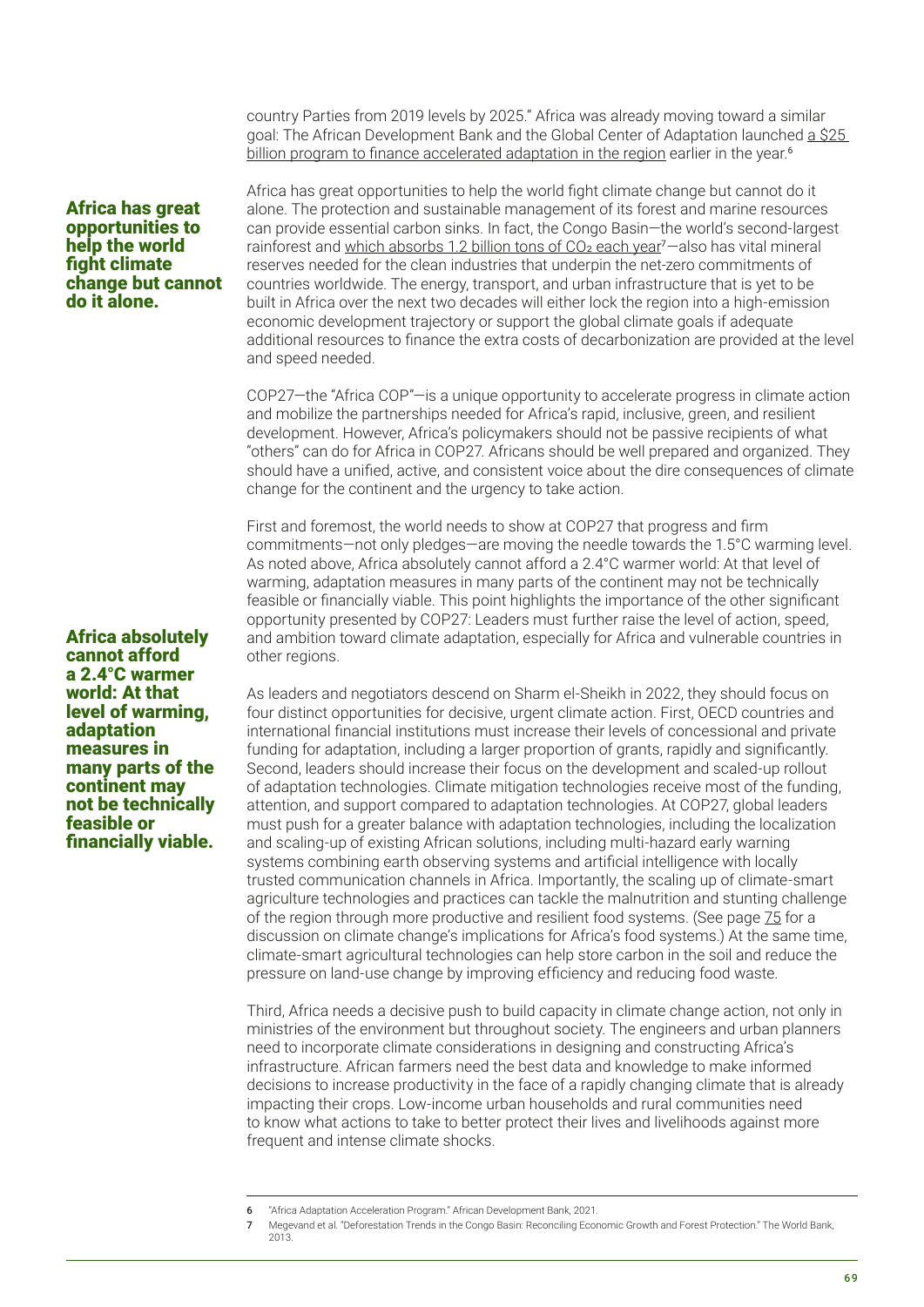Fourth, leaders must pursue the win-win opportunity of rapidly deploying the global carbon market, while helping Africa enter this market, especially with programs that straddle both climate mitigation and adaptation. Nature-based solutions, energy access programs, and blue and green economy platforms can push forward the enhanced resilience of the region while supporting global emission reduction goals.

The landmark African Continental Free Trade Agreement can provide the foundation for early agreements on free trade of agricultural products that can balance losses caused by climate shocks.

At the same time, Africa cannot wait. It must use all its tools to mainstream adaptation in its development path. With the pandemic still causing economic and livelihood damages in every corner of the continent, this task will be harder than ever. Still, low-cost, highreturn adaptation measures should be prioritized. These range from land use and simple early warning systems to infrastructure maintenance that can reduce flood damage and protection of environmental assets that protect lives and livelihoods. Importantly, the landmark African Continental Free Trade Agreement can provide the foundation for early agreements on free trade of agricultural products that can balance losses caused by climate shocks.

At Sharm el-Sheikh, at the Africa COP, the world must take advantage of the opportunity to fulfill its responsibility together with Africa. A prosperous future of hundreds of millions of Africans will depend on the decisions and actions taken at COP27. A green and resilient path for Africa's development cannot wait.

#### FIGURE 4.1. ACTUAL CLIMATE FINANCE CONTINUES TO FALL SHORT OF TARGETS

*As Africa continues to bear the burden of the world's climate crisis, the need for climate financing has grown. Despite stated targets, commitments from the multilateral development banks towards climate finance continue to fall short.*



NOTE: ABD = Asian Development Bank; AfDB = African Development Bank; EBRD = European Bank for Reconstruction and Development; EIB = European Investment Bank; IADB = Inter-American Development Bank; WBG = World Bank Group SOURCE: "2020 Joint Report on Multilateral Development Bank's Climate Finance." World Resources Institute. 2020.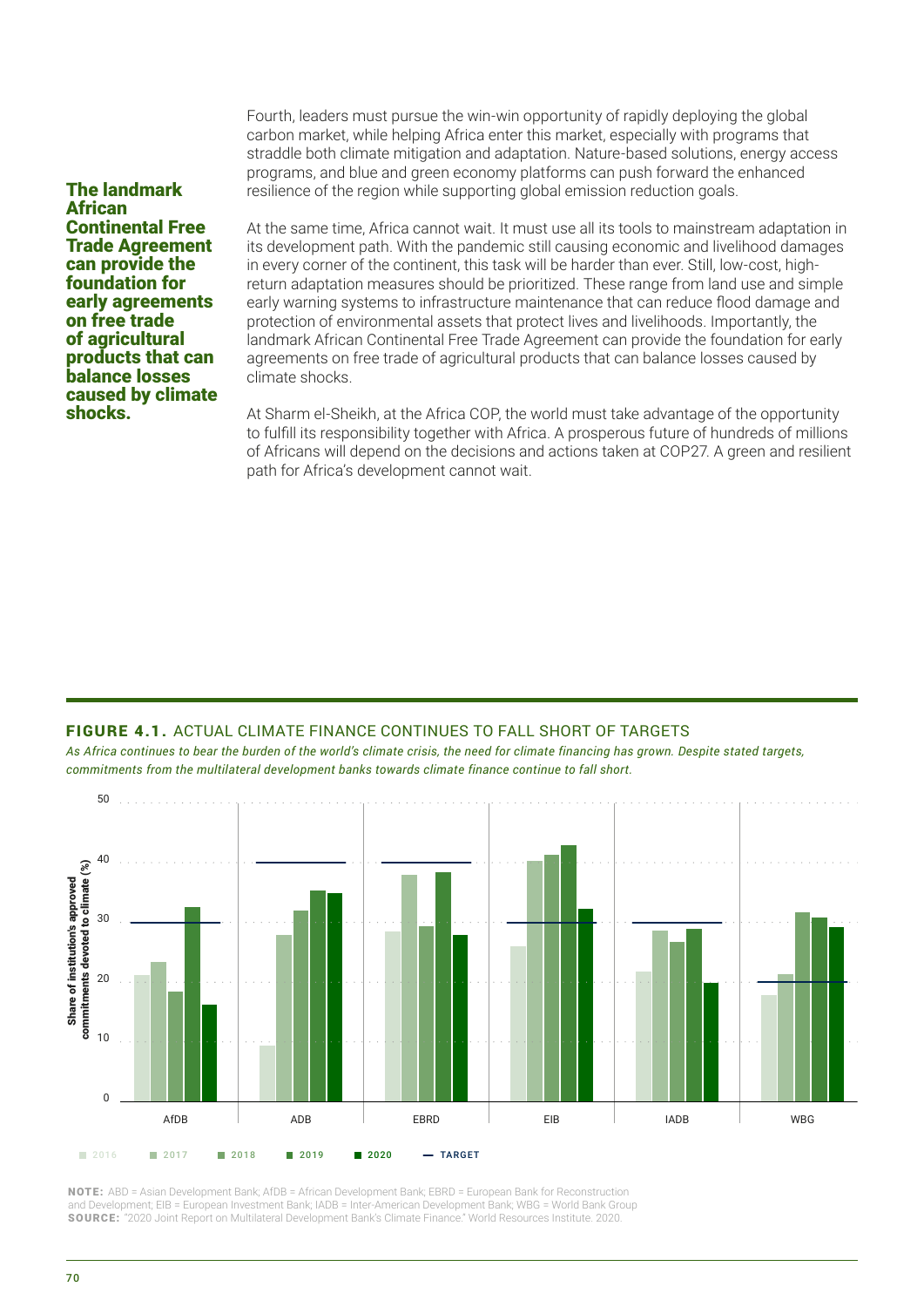## Climate migration—deepening our solution

#### SIMEON K. EHUI

Regional Director for Sustainable Development for West and Central Africa, World Bank

#### @simeonehui

#### KANTA KUMARI RIGAUD

Lead Environment Specialist, World Bank

#### Gender norms leave women without adequate tools or the capacity to adapt to climate change, as well as impede their ability to leverage migration for risk reduction.

Migration linked to climate change—often presented as a devastating picture of the plight and flight of vulnerable Africans—is becoming a daily feature on the 24-hour news. While these graphic images are worth a thousand words, they are far removed from the complexity of the factors at play. The narrative often precludes a focus on long-lasting sustainable solutions.

Sub-Saharan Africa has always been a region with high levels of mobility. For example, the Sahel pastoralists were the "original climate adaptors," migrating seasonally with their herds for water and pastureland. But with the effects of climate change—e.g., increased water scarcity, reduced pasture availability, and shifts in harvesting seasons—**migration patterns have been disrupted**, causing frequent tensions between farmers and pastoralists. Moreover, gender norms leave women without adequate tools or the capacity to adapt to climate change, as well as impede their ability to leverage migration for risk reduction. Furthermore, the growth and development needs of the youth—already facing a dearth of good jobs—are harmed by additional challenges created by the changing climate. Across Africa, more than half the 375 million young people entering the job market in the next 15 years will be living in rural areas. Without a focus on climate-smart productive jobs in the rural economy, youth will increasingly migrate to urban areas, as current climate-sensitive livelihoods become increasingly untenable due to crop productivity losses and water stress on pastoral and other livelihoods. Policies to address such obstacles already exist: As an example, investment in a solar-powered Kilishi (a highly demanded local meat delicacy) factory in northern Nigeria enabled a shift from use of firewood to cleaner meat drier domes and fuel-efficient kilns, conserving forests and bringing prosperity to the local community, while creating employment opportunities for the youth who would have otherwise migrated to cities in other states. The project has successfully attracted youth back from Abuja, the capital city, where they were performing menial jobs with low wages.

Migration and displacement numbers have been rising in recent years. In Mali, for example, climate change is compounding tensions surrounding land use and access to natural resources by changing where and when rain falls, where food and fodder can be grown, and where people can live. The World Meteorological Organization's (WMO) *[State of the Climate in Africa 2020](https://public.wmo.int/en/our-mandate/climate/wmo-statement-state-of-global-climate/Africa#:~:text=The%20rate%20of%20temperature%20increase,eighth%20warmest%20year%20on%20record.)* report notes that the East and Horn of Africa region saw 1.2 million new disaster-related displacements, largely caused by floods, storms, and droughts.<sup>1</sup> The convergence of the COVID-19 pandemic with the locust outbreak in East Africa in 2020 amplified the impacts on poverty and food insecurity there. The interaction of these factors with the fragility and conflict in the Horn of Africa highlights the increasingly complex and interconnected drivers of mobility and immobility, with direct and devastating impacts on livelihoods. The urgency to understand how these issues will unfold in the future is critical.

The World Bank's 2021 *[Groundswell](https://openknowledge.worldbank.org/handle/10986/36248)* report, which covers all six of the Bank regions, unpacks the complexity of the climate-migration-development nexus and shows how climate change is a potent driver of internal climate migration.<sup>2</sup> The authors find that, as a consequence of slow-onset climate factors and in the absence of concrete climate and development action, **216 million people** in those regions could be compelled to migrate

<sup>1</sup> WMO. (2021). "State of the Climate in Africa 2020." World Meteorological Organization, WMO- No. 1275.

<sup>2</sup> Clement, V. et al. 2021. "Groundswell Part 2 : Acting on Internal Climate Migration." World Bank, Washington, DC. World Bank. License CC BY 3.0 IGO.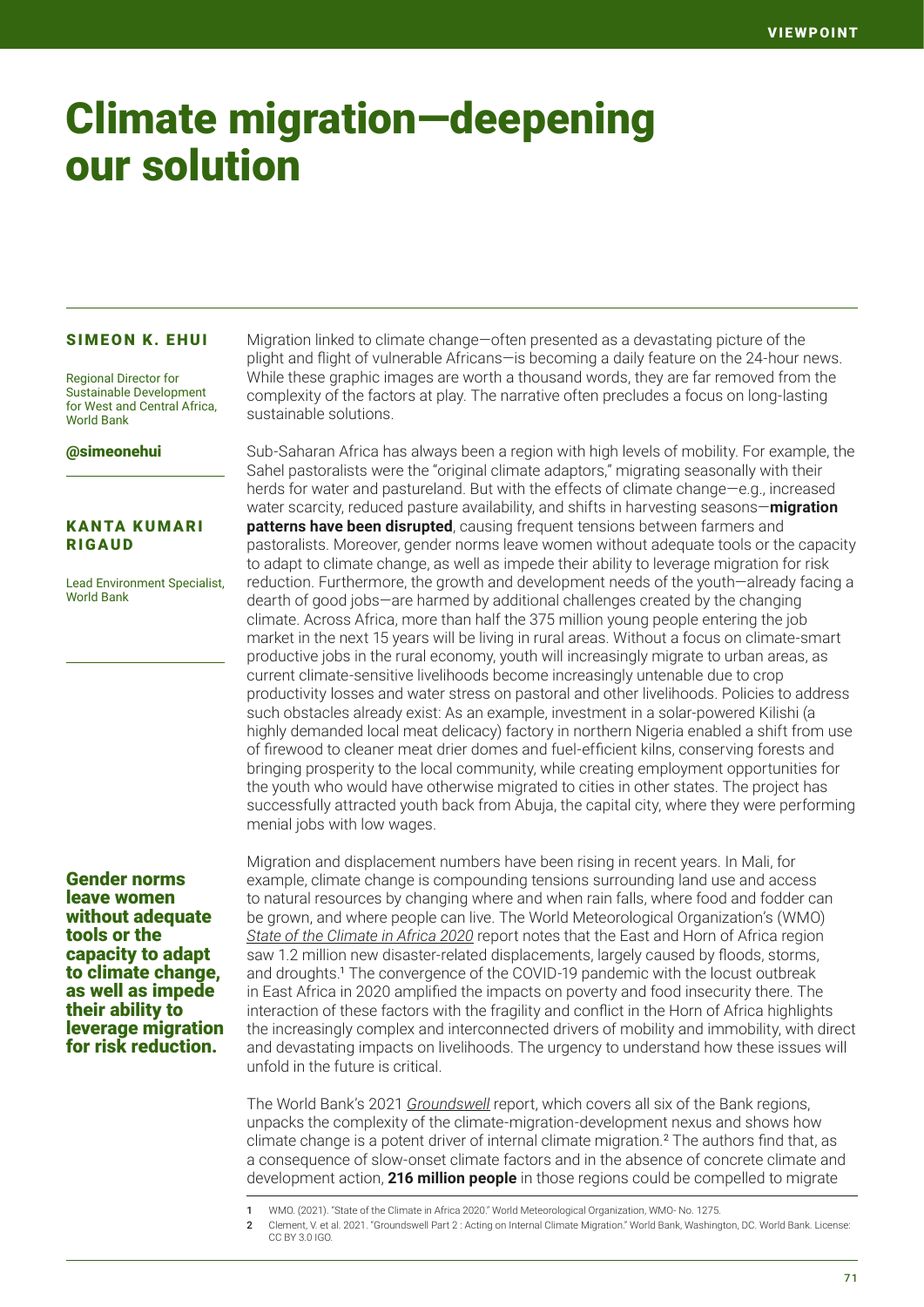within their countries by 2050. In addition, the poorest and those in the most vulnerable areas will be disproportionately impacted, with the strong possibility that sub-Saharan Africa sees the highest number of internal climate migrants—at an estimated **86 million by 2050**. Countries will see an emergence of climate migration hotspots as early as 2030, and inaction could see these hotspots expand and intensify.

The scale and trajectory of climate-induced migration means that policymakers cannot address one crisis at a time, in an ex-post fashion. Rather, we need **bold, transformative, and foresighted action** on two critical fronts.

The scale and trajectory of climate-induced migration means that policymakers cannot address one crisis at a time, in an ex-post fashion.

- ⁕ First and foremost, fulfilling the global responsibility to **cut greenhouse gas emissions is critical to reducing the scale and reach of climate impacts** on water availability, crop and ecosystem productivity, sea-level rise and storm surges, and labor productivity—all of which can trigger migration decisionmaking.
- ⁕ Second, policymakers can usher the economies of affected countries **towards green and resilient pathways by pursuing far-sighted action** to avert distress-driven migration and harness climate-induced migration to foster economic and demographic transitions. Such policies require investments in human capital to support the next generation in productive and sustainable climate-smart jobs.

The World Bank's Corporate Climate Action Plan and the road map in the Next Generation Africa Climate Business Plan provide platforms for such action. We are not starting from zero. For example, the Great Green Wall (GGW) initiative is a coordinated effort across the Sahel-Saharan region to restore and sustainably manage land, water, and other natural resources, addressing both the damage of the natural environment as well as poverty. By 2030, the GGW initiative aims to restore 100 million hectares of degraded land, sequester 250 million tons of carbon, and create 10 million jobs in rural areas. The World Bank has committed \$5.6 billion between 2020 and 2025 to [support the 11 countries](https://www.unccd.int/news-events/great-green-wall-event-cop26) that are part of the GGW.<sup>3</sup> The World Bank is already implementing projects totaling nearly \$4.1 billion and is moving to scale.

#### FIGURE 4.2. PROJECTED INTERNAL CLIMATE MIGRATION, LAKE VICTORIA BASIN, 2025-2050

*The World Bank predicts that the Lake Victoria Basin will be hit hard by the impacts of climate change, potentially displacing over 30 million people by 2050.*



NOTE: The World Bank's projection are based on combinations of two Shared Socioeconomic Pathways— SSP2 (moderate development) and SSP4 (unequal development)—and two Representative Concentration Pathways—RCP2.6 (low emissions) and RCP8.5 (high emissions). See the *Groundswell Africa* report for more details. SOURCE: "Groundswell Africa: Internal Climate Migration in Lake Victoria Basin Countries," World Bank. 2021.

3 UNCCD. (2021). "Great Green Wall Event at COP26." United Nations Convention to Combat Desertification.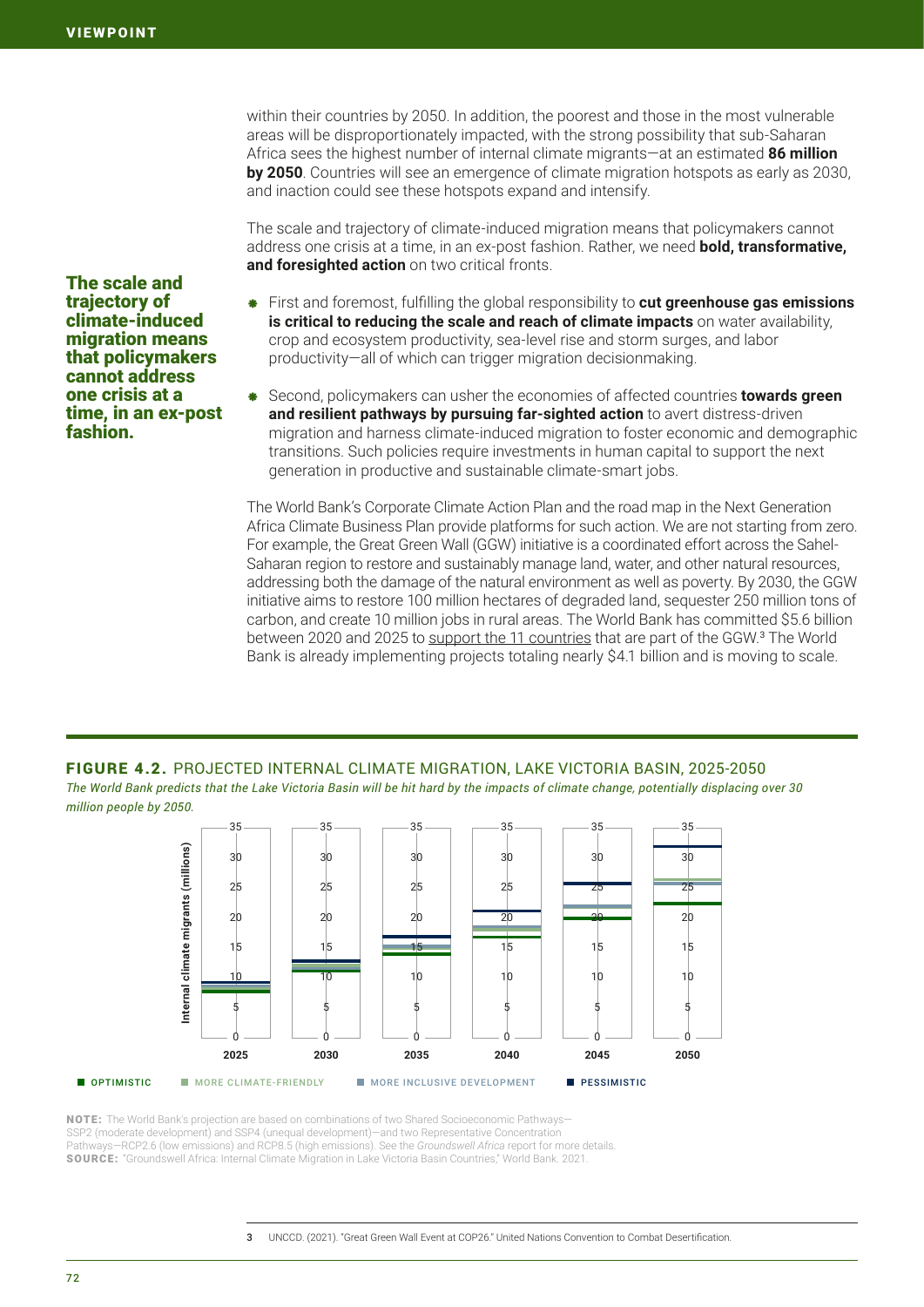### Addressing Africa's dual challenges: Climate change and electricity access

#### JEANINE MABUNDA LIOKO

Member of Parliament for Bumba, Democratic Republic of the Congo

Former President of the National Assembly of the DRC

@JeanineMabunda

As leaders agreed late last year at the U.N. Climate Change Conference (COP26) in Glasgow, if the world fails to come together to mitigate the impending impacts of climate change, Africa will grapple with drought, rising sea levels, potential conflicts over water access, and increasingly frequent severe weather events, among other possible natural disasters.

The global response to climate change must incorporate the historic emissions context. As has been widely noted, China, Europe, and the United States bear the most responsibility for greenhouse gas emissions. Prioritizing the transition to renewables and imposing higher emission reduction requirements on the EU, U.S., and China will ease the burden on those nations that still need a variety of power generation methods to increase energy access.

Not only does Africa bear the least responsibility for greenhouse gas emissions, but the forests of the Congo Basin (second only to the Amazon) are vital to absorbing the CO<sub>2</sub> emitted from other continents. Keeping the lungs of the world intact must be more valuable than cutting them down. Maintaining these natural resources is essential to combatting global climate change and requires external support to properly value and incentivize their preservation.

#### *Between 2010 and 2018, climate change-related extreme weather events have resulted in significant economic costs for a number of countries in sub-Saharan Africa. Experts estimate that such events will only get more frequent and intense without immediate*  FIGURE 4.3. ANNUAL ECONOMIC IMPACTS OF NATURAL DISASTERS, SELECT COUNTRIES, 2000–2018



SOURCE: "Regional Economic Outlook: Adapting to Climate Change in Sub-Saharan Africa." International Monetary Fund, 2020.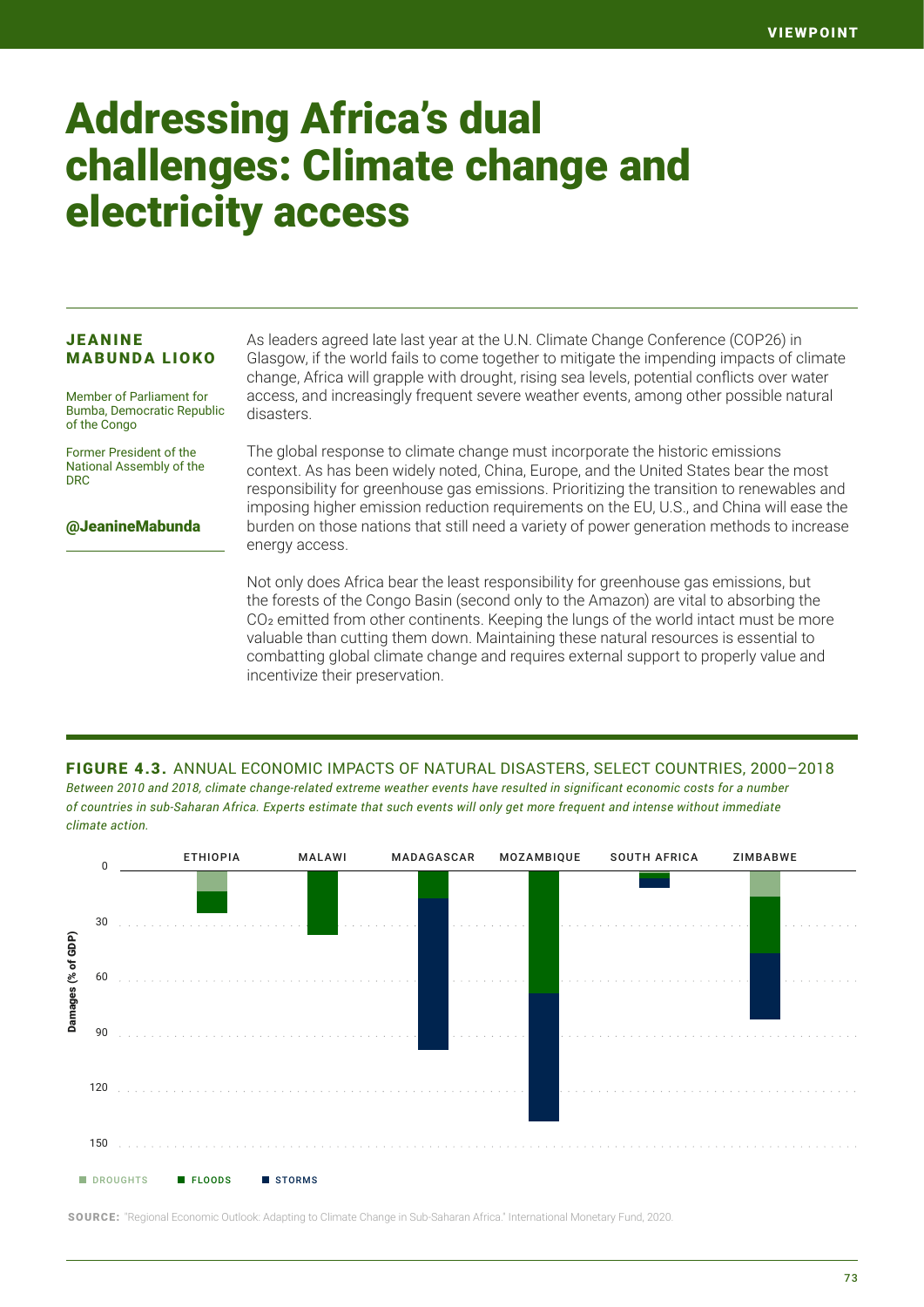Our prosperity and peace are incumbent on powering our economic development and creating enough gainful employment opportunities for our growing population. That is not something that can be done in the dark.

The global transition to renewable energy will mean exponentially scaling up the production of batteries, electric vehicles, and other renewable energy systems, which depend on Africa's natural resources.

Another big challenge is the lack of access to electricity. Today nearly [600 million of the](https://www.iea.org/reports/sdg7-data-and-projections)  [1.2 billion Africans](https://www.iea.org/reports/sdg7-data-and-projections) lack access to electric power.<sup>1</sup> In sub-Saharan Africa, [12 million new](https://openknowledge.worldbank.org/handle/10986/36332)  [people](https://openknowledge.worldbank.org/handle/10986/36332) enter the workforce every year.<sup>2</sup> Our prosperity and peace are incumbent on powering our economic development and creating enough gainful employment opportunities for our growing population. That is not something that can be done in the dark. Without achieving universal access to electricity, we will be vulnerable to underdevelopment, high unemployment, a migration crisis, and instability. Given the close interplay of these challenges as well as their threat to the overall region, we must find a way to solve both if our continent is to realize a peaceful and prosperous future. (For more on the relationship between climate and migration, see the viewpoint on page 71.)

To narrow the energy access gap as quickly as possible, Africa must employ a variety of power sources already utilized by the U.S., EU, and China while simultaneously phasing out coal. Such a shift requires mobilizing development financing to support natural gas, hydro, and geothermal projects, as well as wind and solar energy.

Importantly, the double standard for those nations in the Global North with universal energy access was on full display at COP 26. For example, EU climate chief Frans Timmermans said, "[The European Union] will have to also invest in natural gas infrastructure. As long as we do it with an eye of only doing this for a period, then I think this is a [justified investment](https://www.bloombergquint.com/business/eu-s-climate-chief-signals-gas-will-be-included-in-transition)."<sup>3</sup> The EU and U.S., who control significant voting stakes in the largest international financial institutions (IFIs), then led a pledge by 20 countries to [stop](https://www.reuters.com/business/cop/19-countries-plan-cop26-deal-end-financing-fossil-fuels-abroad-sources-2021-11-03/)  [financing gas projects abroad](https://www.reuters.com/business/cop/19-countries-plan-cop26-deal-end-financing-fossil-fuels-abroad-sources-2021-11-03/).<sup>4</sup> Without support from IFIs, African nations will be unable to build and maintain the infrastructure required to utilize our natural gas. This sharp contrast in words and actions sends the message that natural gas is considered a bridge to renewables in the Global North—where access to electricity is secure—while natural gas is an unnecessary luxury to Africans who still do not have access to reliable electricity.

Finally, African nations must capitalize on the green economic revolution. The global transition to renewable energy will mean exponentially scaling up the production of batteries, electric vehicles, and other renewable energy systems, which depend on Africa's natural resources. For example, the Democratic Republic of the Congo accounts for [70](https://www.cfr.org/blog/why-cobalt-mining-drc-needs-urgent-attention)  [percent of the world's cobalt,](https://www.cfr.org/blog/why-cobalt-mining-drc-needs-urgent-attention) the mineral vital to battery production.<sup>5</sup> With the demand for cobalt expected to at least double by 2030, it is unfathomable that the miners, who provide the world with the material essential to the energy transition, return to homes without electricity. We need to leverage our control over such markets to elevate working conditions, move beyond raw material exports toward manufacturing and processing capacity, and capture greater portions of green energy supply chains. We cannot afford to repeat the mistakes of past economic revolutions.

<sup>1</sup> IEA. (2020). SDG7: Data and Projections, IEA, Paris.

<sup>2</sup> Zeufack, A. G., Calderon, C., Kubota, M., Korman, V., Cantu Canales, C., & Kabundi, A. N. (2021). Africa's Pulse, No. 24, October 2021. Washington, DC: World Bank.

<sup>3</sup> Ainger, J. and Krukowska, E. (2021). "EU's Climate Chief Signals Natural Gas Will Be Included in Green Transition." Bloomberg.

<sup>4</sup> Abnett, K. and Jessop, S. (2021). "U.S., Canada among 20 countries to commit to stop financing fossil fuels abroad." Reuters.

<sup>5</sup> Campbell, J. (2020). "Why Cobalt Mining in the DRC Needs Urgent Attention." Council on Foreign Relations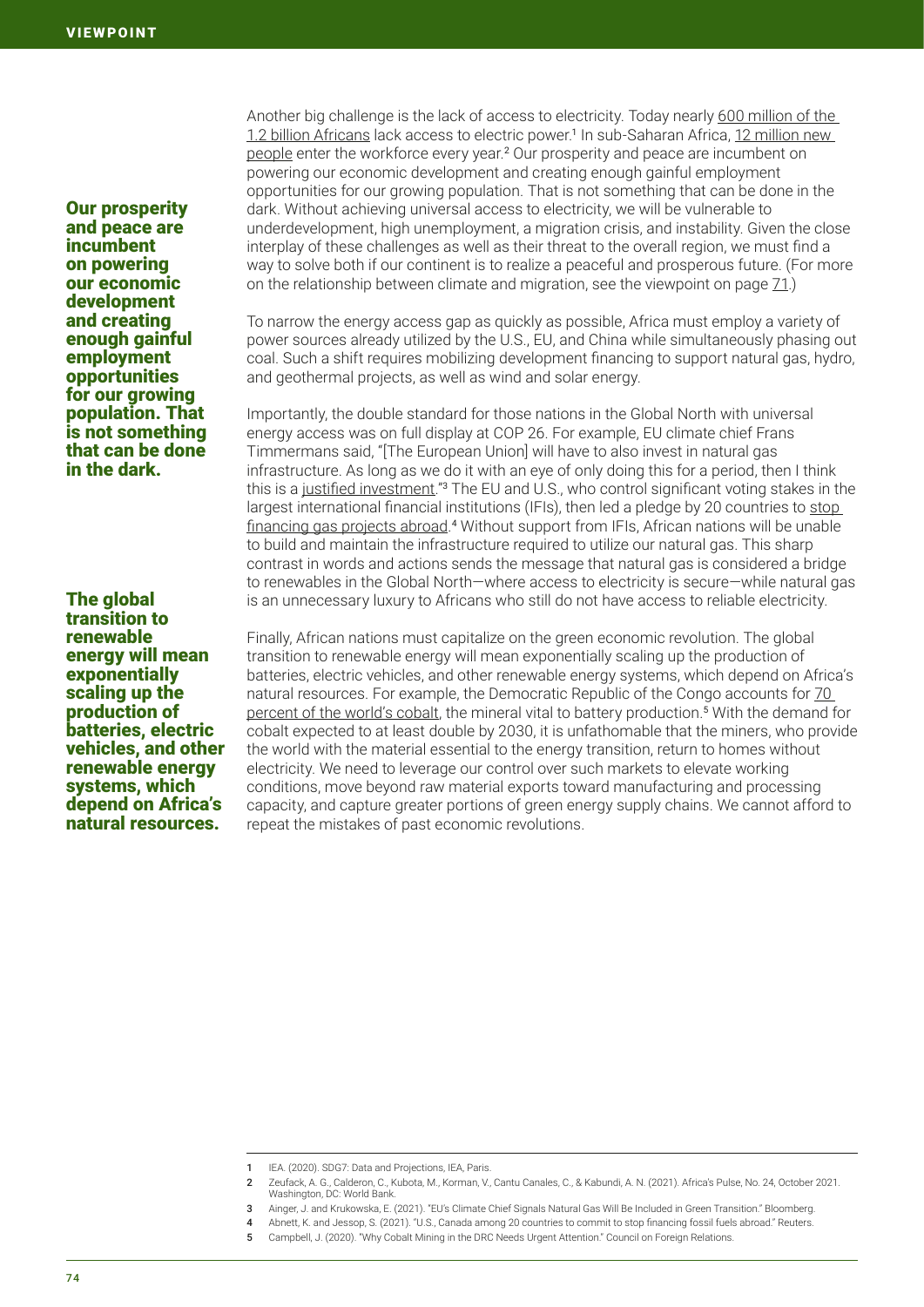# The urgency and benefits of climate adaptation for Africa's agriculture and food security

#### HOLGER A. KRAY

Practice Manager, Agriculture and Food, Eastern and Southern Africa, World Bank

@krayberry

#### CHAKIB JENANE

Practice Manager, Agriculture and Food, Central and Western Africa, World Bank

### EDE IJJASZ-VASQUEZ

Nonresident Senior Fellow, Africa Growth Initiative, Global Economy and Development, Brookings Institution

#### @Ede\_WBG

#### JAMAL SAGHIR

Professor of Practice, Institute for the Study of International Development, McGill University

#### @JamalSaghir3

Food and nutrition security in Africa is off track: In 2020, more than one in five people in Africa faced hunger—more than double the proportion of hungry people in any other region. In fact, the continent remains a [net food importer at an annual cost of \\$43 billion](https://openknowledge.worldbank.org/handle/10986/34919).<sup>1</sup>

Food security in Africa demands urgent and serious attention. Climate change is already stalling progress by interacting with multiple other stressors and shocks, including inequality, degrading natural resources, conflict, and the COVID-19 pandemic.

A 3°C warming trajectory will cause catastrophic disruption to African food systems within the next 30 years. In fact, under a 3°C warming scenario, Africa is expected to lose up to 30 percent of current growing areas for maize and banana and 60 percent for beans by 2050. Many more millions of Africans will suffer from hunger. By 2050, the 282 million of Africa's population who are undernourished today is [expected to rise to 350 million](https://www.ifpri.org/publication/food-security-farming-and-climate-change-2050).<sup>2</sup> A 1.5°C trajectory provides more options for adaptation of African food systems, but still demands urgent action. Current national pledges put the world on a 2.4°C trajectory even if they are fully achieved.

#### WE NEED A WHOLE FOOD SYSTEM APPROACH

Leading adaptation options for food systems are well-defined and build on evidence and experience, including in Africa. Among these options, the priorities for public sector investment in Africa are fivefold: Research and extension, land restoration, water management, infrastructure, and climate information services. Some of the adaptation practices have long-term African experience to build on (e.g., landscape management, agroforestry), while others are newer areas of endeavor on the continent or globally (e.g., fiscal measures, co-benefits of mitigation finance).

Notably, a modern approach to climate adaptation needs to move beyond purely agricultural solutions into whole food system approaches. Problems with agricultural production can be addressed not only through on-farm solutions, but also through entire value chains and through policy incentives for consumers and food businesses.

#### The costs of failure

Financing adaptation to climate change in the agriculture and food system in Africa will be more cost-effective than financing increasingly frequent and severe crisis response, disaster relief, and recovery pathways. In fact, the [costs for adaptation action in Africa are](https://gca.org/reports/state-and-trends-in-adaptation-report-2021/)  [about \\$15 billion](https://gca.org/reports/state-and-trends-in-adaptation-report-2021/) (0.93 percent of regional GDP).<sup>3</sup> This number is a fraction of the cost of inaction, which could rise to more than \$201 billion (12 percent of GDP). There will also be significant regional variations in the cost of inaction. For instance, West and East Africa could lose up to about 15 percent, and Southern Africa up to about 10 percent of their GDPs by 2050 if adaptation measures are not taken.

1 Balineau, G., Bauer, A., Kessler, M., and Madariaga, N. (2021). Food Systems in Africa: Rethinking the Role of Markets. World Bank, Washington, D.C.

- 2 Nelson, G.C. et al. (2010). "Food security, farming, and climate change to 2050: Scenarios, results, policy options." International Food Policy Research Institute (IFPRI), Washington D.C.
- 3 Based on a synthesis of existing studies, as found in the Global Center on Adaptation's State and Trends in Adaptation 2021 report.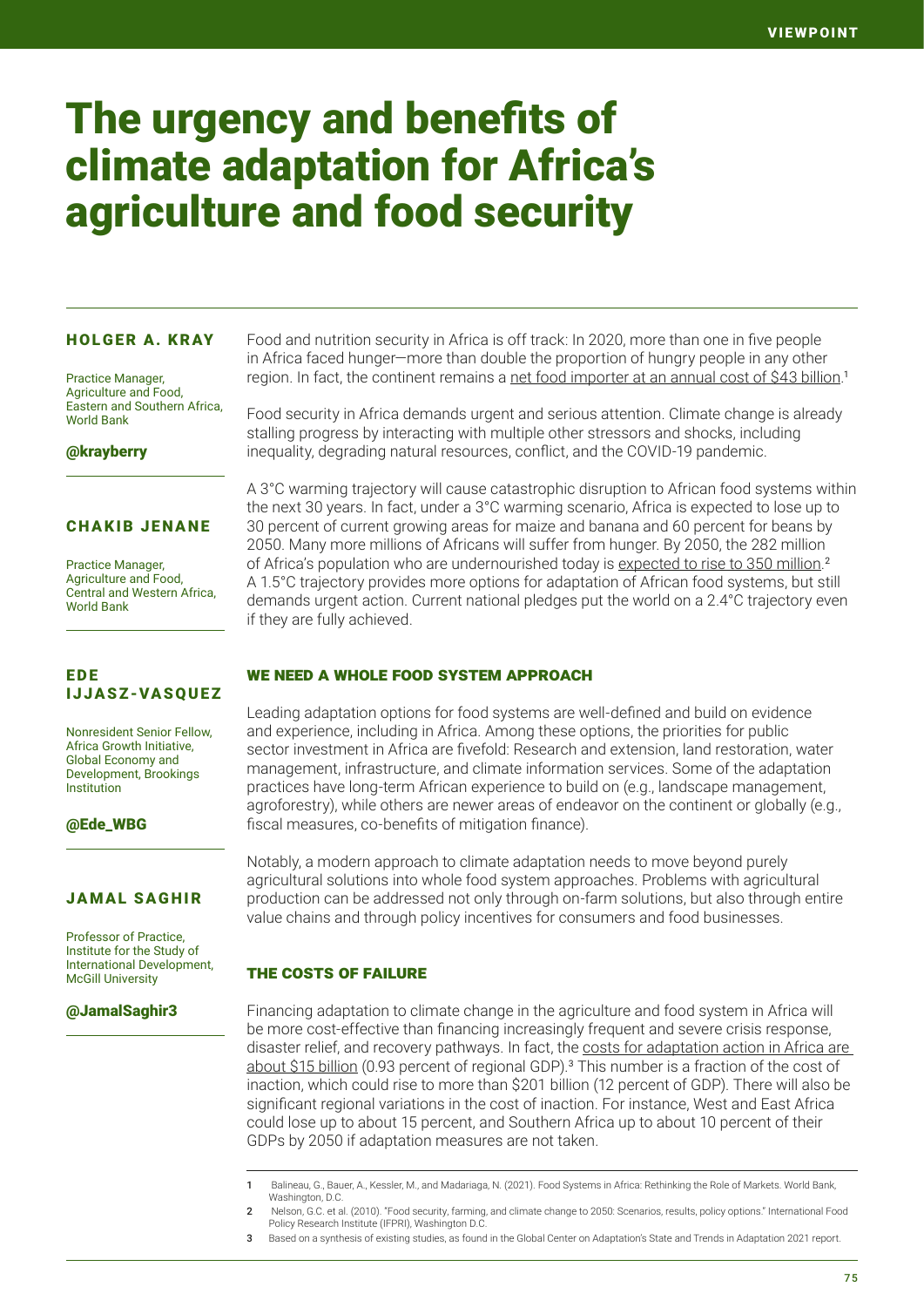Agriculture and food are the leading sectors for synergies across development and climate action, delivering simultaneously on the Sustainable **Development** Goals, national growth and food security goals, and climate adaptation and mitigation.

The agricultural financing gap in many African countries surpasses government budgets and available donor funding. Climate finance flows from multilateral development banks to the agriculture sector in Africa increased from \$433 million in 2015 to \$2 billion in 2018 and then declined to just over \$1 billion in 2020.<sup>4</sup> Moreover, the financing gap for climate adaptation is at risk of widening in the future due to fiscal drain on resources from the COVID-19 pandemic. Low-income countries are especially hard-hit as they bear a disproportionate weight of climate disasters. (For more on climate financing for Africa, see page 78.)

Agriculture and food are the leading sectors for synergies across development and climate action, delivering simultaneously on the Sustainable Development Goals, national growth and food security goals, and climate adaptation and mitigation. The time to act on adaptation action in agriculture and food systems is now.

## Managing existential risk and climate resilience: The case of Nigeria

#### AMARA NWANKPA

Director, Public Policy Initiative, Shehu Musa Yar'Adua Foundation

#### @Nwankpa\_A

The impact of climate change on Nigeria's environmental and socioeconomic systems is compounding the country's fragility risks. Extreme weather patterns—fiercer, longer dry seasons and shorter, more intense rainy seasons—are exacerbating challenges confronting local communities. Extensive cultivation and overgrazing have been compounded by desertification, rendering large swaths of land in northern Nigeria unproductive. Unpredictable and higher-intensity rainfall in southern Nigeria is resulting in a loss of crops and the displacement of communities. Depleting environmental resources in every part of the country pose a serious food security challenge in the face of a rapidly growing population. In fact, the [2021 Notre Dame Global Adaptation Index](https://gain.nd.edu/our-work/country-index/
) ranks Nigeria as the 53rd most-vulnerable country and the 6th least-ready country in the world to adapt to climate change.<sup>1</sup>

As a result, growing desperation over food supply is driving resource conflicts across Nigeria. In short, farmer/herder violence over the past decade has worsened and disrupted business operations across the country. Urgent action is needed to improve food and economic resilience to prevent deeper crises.

The COVID-19 pandemic compounded Nigeria's food security and inequality challenges. Although spared the worst of the public health impact, the nation's lockdown, imposed to contain spread of the virus, disrupted food production and hit household incomes hard. In fact, only [50 percent of agricultural workers in Nigeria](https://openknowledge.worldbank.org/handle/10986/34618) were able to work through April and May 2020—two critical months during the planting season for Nigeria's predominantly rain-fed agriculture.<sup>2</sup> By August 2020, an estimated 70 percent of households in Nigeria

2 National Bureau of Statistics; World Bank. (2020). "COVID-19 Impact Monitoring : Nigeria, Round 4." World Bank, Washington, DC. © World Bank. License: CC BY 3.0 IGO.

<sup>4</sup> Data compiled from the MDB joint reports on climate finance by African Development Bank (AfDB), the Asian Development Bank (ADB), the Asian Infrastructure Investment Bank (AIIB), the European Bank for Reconstruction and Development (EBRD), the European Investment Bank (EIB), the Inter-American Development Bank Group (IDBG), the Islamic Development Bank (IsDB) and the World Bank Group (WBG).

<sup>1</sup> ND-GAIN. (2021). ND-GAIN Country Index. Notre Dame Global Adaption Initiative.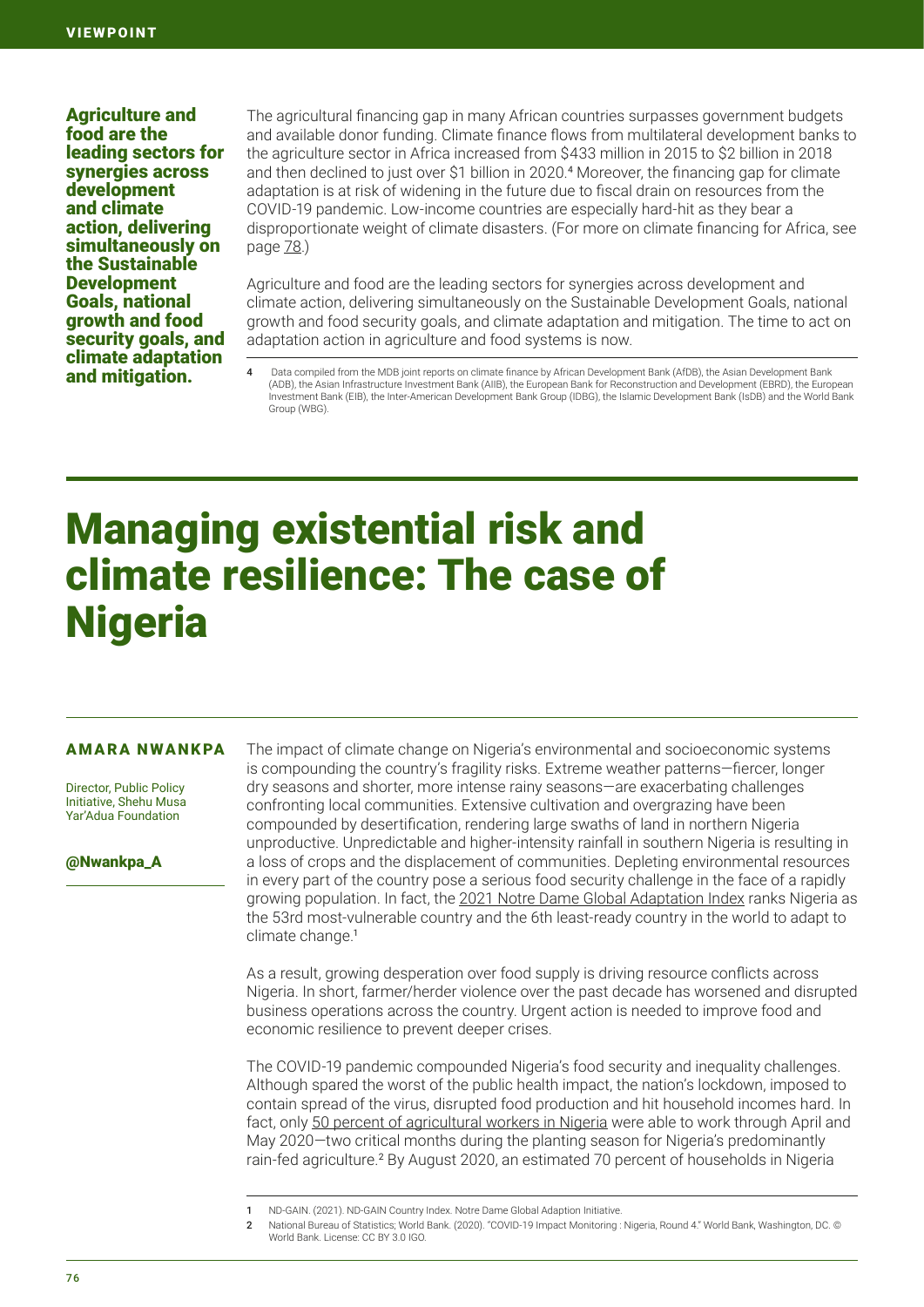reported medium to severe food insecurity. Over 67 percent reported that their total income decreased compared to August 2019.

Poor governance and stakeholder engagement remain the greatest challenges to climate resilience in Nigeria.

#### Although Nigeria has 2.6 percent of the world's population, it is only responsible for 0.26 percent of global emissions.

Poor governance and stakeholder engagement remain the greatest challenges to climate resilience in Nigeria. Although awareness and understanding of the impacts of climate change are growing among key stakeholders, the government has been unable to galvanize effective collective action for mitigation and resilience.

#### Policy recommendations

The underlying pressures that are compounding Nigeria's climate resilience situation can only be eased over the long term. But collective effort must start now.

The National Adaptation Plan (NAP) published by the Federal Ministry of Environment in June 2020 articulates a framework for different sectors of the economy to work together to address Nigeria's climate challenges. It proposes a sectoral governance approach and defines specific roles and responsibilities for private sector, civil society, and national and subnational governments. It also seeks to align other existing economic, national development, and climate resilience policies with the country's climate goals.

Reducing food and nutrition vulnerability while enhancing environmental resilience is perhaps Nigeria's most critical climate adaptation objective. The National Agricultural Resilience Framework (NARF) provides an excellent policy platform to achieve this goal. The National Livestock Transformation Plan (NLTP) can also help address farmer-herder conflict by creating mutually beneficial relationships and reducing the need for harmful competition between these two critical stakeholder groups.

Although Nigeria has 2.6 percent of the world's population, it is only responsible for 0.26 percent of global emissions. Importantly, though, reducing emissions in the energy sector can protect [Nigeria's rapidly depleting tree cover](https://publications.jrc.ec.europa.eu/repository/handle/JRC113738) and improve the quality of life for millions of citizens.<sup>3</sup> Indeed, the National Energy Transition Plan announced by President Muhammadu Buhari at COP26 in Glasgow promises to improve energy access to over [25](https://www.un.org/sustainabledevelopment/blog/2021/09/new-commitments-at-un-energy-summit-a-major-stride-towards-affordable-and-clean-energy-but-much-work-ahead-to-halve-energy-access-gap-by-2025/)  [million Nigerian homes while reducing dependence on fuel wood.](https://www.un.org/sustainabledevelopment/blog/2021/09/new-commitments-at-un-energy-summit-a-major-stride-towards-affordable-and-clean-energy-but-much-work-ahead-to-halve-energy-access-gap-by-2025/) 4

Developing and announcing these policies represent a good start, but the government needs to translate its published objectives into diligent action. The Nigerian Federal Government must deepen consensus around its Nationally Determined Commitments and galvanize implementation programs that are inclusive of women, youth, and marginalized communities. These groups have significant roles to play in decreasing population pressure, reducing energy poverty, and improving productivity of food value chains.

In the end, Nigeria will require the assistance of the international community to successfully manage its climate fragility risks. With a population projected to balloon to 400 million by 2050, the stakes are high not only for Nigeria, but for the continent and rest of the world.

<sup>3</sup> Muntean, M. (2018). "Fossil CO2 emissions of all world countries - 2018 Report." Publications Office of the European Union, Luxembourg, 2018, doi:10.2760/83904, JRC113738.

Bel, S. et al. (2021). "New commitments at UN energy summit a major stride towards affordable and clean energy, but much work ahead to halve energy access gap by 2025." SE for ALL.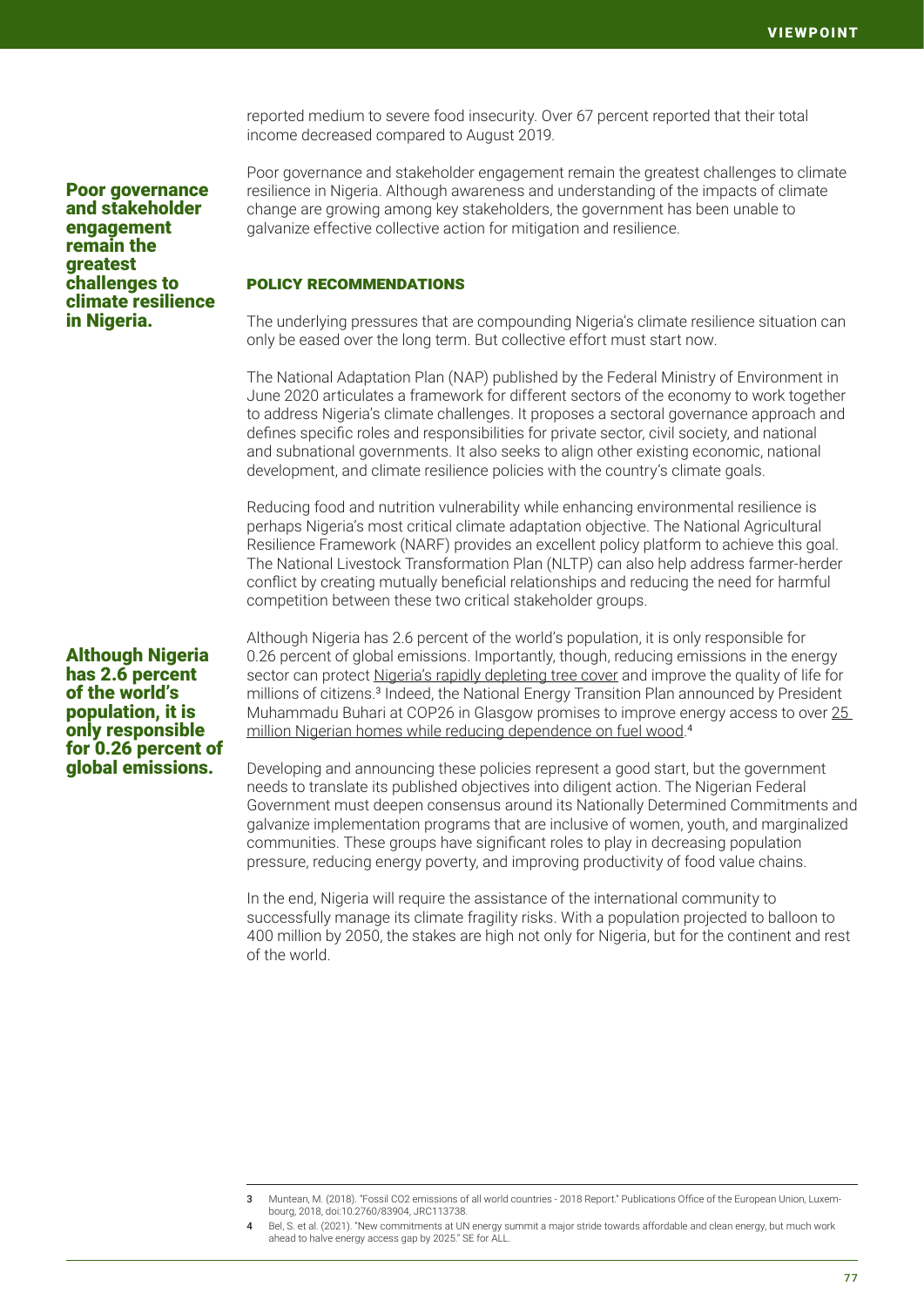# The criticality of climate finance for Africa

#### AMAR BHATTACHARYA

Senior Fellow, Center for Sustainable Development, Global Economy and Development, Brookings Institution

Climate finance will be critical for enabling Africa to adapt to the growing impacts of climate change and to ensure that its future development path is consistent with the goal of limiting global warming to no more than 1.5°C. Africa has contributed little to global emissions so far, but it is already being disproportionately affected by the impacts of climate change. How Africa develops will also be critical to future emissions given that its energy use is projected to grow rapidly to meet its development needs, with its share of the world's population projected to increase from 17 percent to 40 percent by 2100, even as the world population increases from 7.9 billion to almost 11 billion by the end of the century.

A low-carbon, climate-resilient path offers Africa the opportunity to avoid the mistakes of the past and seize the opportunity to leapfrog to a better form of growth that can deliver on both its development and climate goals. It will require, however, a major ramp-up in the scale and quality of investments in three critical areas: energy transitions and related investments in sustainable infrastructure; investments in climate change adaptation and resilience;

#### FIGURE 4.4. HOW ARE GREEN BONDS BEING USED IN AFRICA?

*Within Africa, the distribution of the funds raised by green bond issuance has been overwhelmingly concentrated in South Africa, which accounts for approximately three-fourths of the continent's market share. Together with Morocco and Nigeria, these three countries comprise more than 97 percent of Africa's unilateral green bond issuance. The use of this climate-oriented funding is primarily concentrated in energy and buildings, which together make up 86 percent of the sectors financed by green bonds.*



SOURCE: George Marbuah, Stockholm Sustainable Finance Centre, "Scoping the Sustainable Finance Landscape in Africa: The Case of Green Bonds," 2020.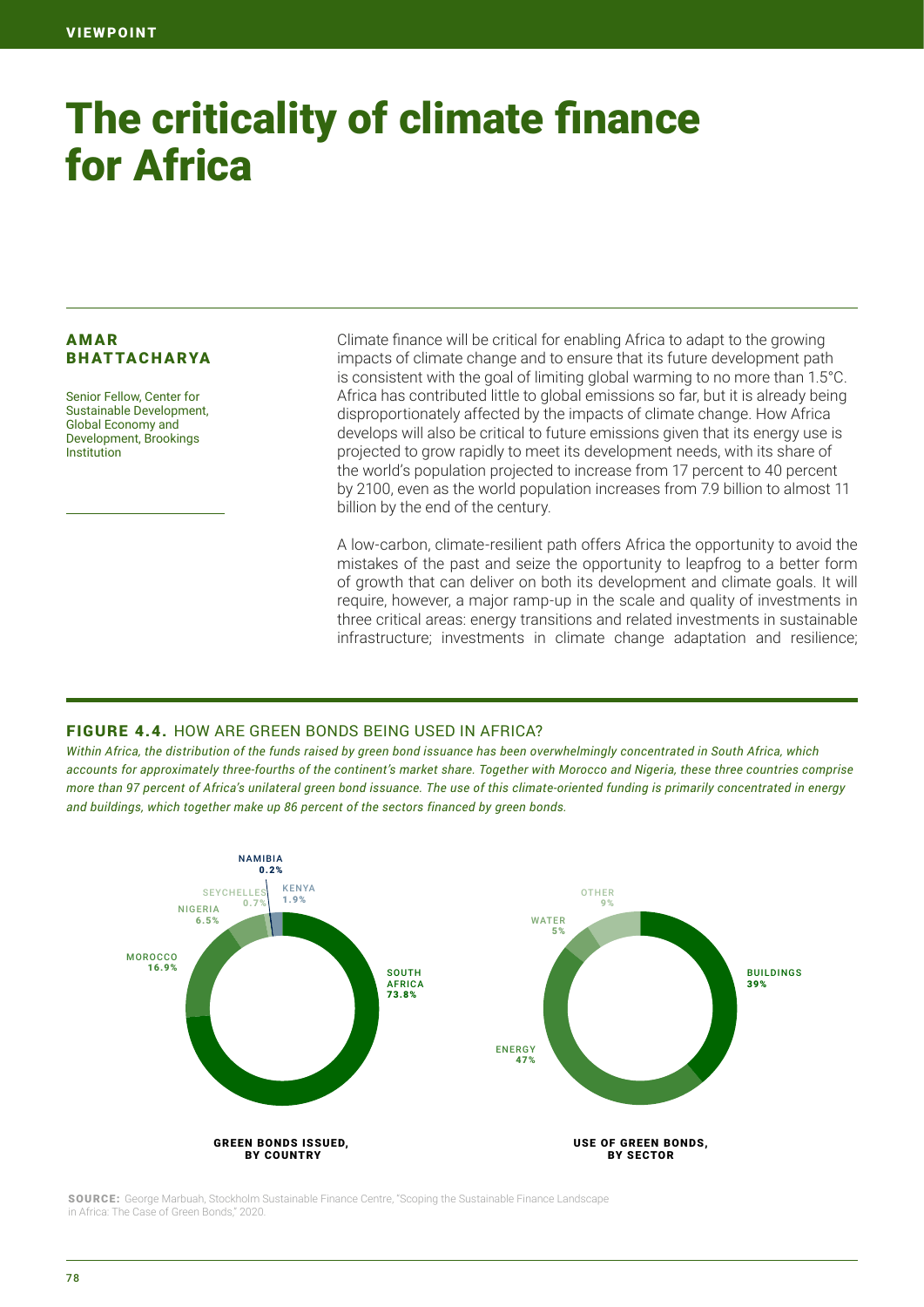and restoration of natural capital (through agriculture, food and land use practices) and biodiversity. All three areas are important for the continent although relative needs will vary by country. Altogether, Africa will need to invest around \$200 billion per year by 2025 and close to \$400 billion per year by 2030 on these priorities.

In order to meet the scale and urgency of the challenge, Africa must be prepared to do its part. It must put in place robust institutional structures to set ambitious Nationally Determined Contributions and translate them into tangible investment programs and pipelines of projects. Country platforms, such as the one that South Africa launched for its just energy transition at COP26, can be adopted by other countries to give impetus to scaling up transformative investments. Africa must also make concerted efforts to boost domestic resource mobilization to ensure the long-term sustainability of the necessary investments.

But Africa will also not be able to finance the scale of the investments needed without a dramatic step up in international effort. A starting point must be to tackle Africa's debt constraints. From a climate perspective, debt-for-climate and debt-for-nature swaps could be part of the overall solution. Africa will also need a major scaling up of both international public and private finance. To date, only \$80 billion of the \$100 billion per annum commitment by developed countries for developing countries by 2020 has been met; of this, only around \$20 billion was provided to Africa over 2016-2019. Given the scale of needs, the Africa Group of Negotiators has called for \$1.3 trillion a year in climate finance to be made available from 2025.

#### FIGURE 4.5. GREEN BOND FINANCING BY THE AFDB

Africa will also not be able to finance the scale of the investments needed without a dramatic step up in international

effort.

*Access to finance is a major challenge for Africa to combat climate change. Green bonds offer a novel sustainable financing tool to fund climate change mitigation and adaptation related projects. Green bond issuances by the African Development Bank (AfDB) are most heavily concentrated in projects related to solar, wind, energy efficiency, and clean transportation. Since 2013, the AfDB has raised more than 4 billion USD with green bonds.* 







NOTE: Data for 2017 differs from what the AfDB has reported on its green bond issuance for the year. See Marbuah (2020) for details.

NOTE: Data includes multinational projects that are not specific to any one country.

SOURCE: George Marbuah. Stockholm Sustainable Finance Centre. "Scoping the Sustainable Finance Landscape in Africa: The Case of Green Bonds." 2020.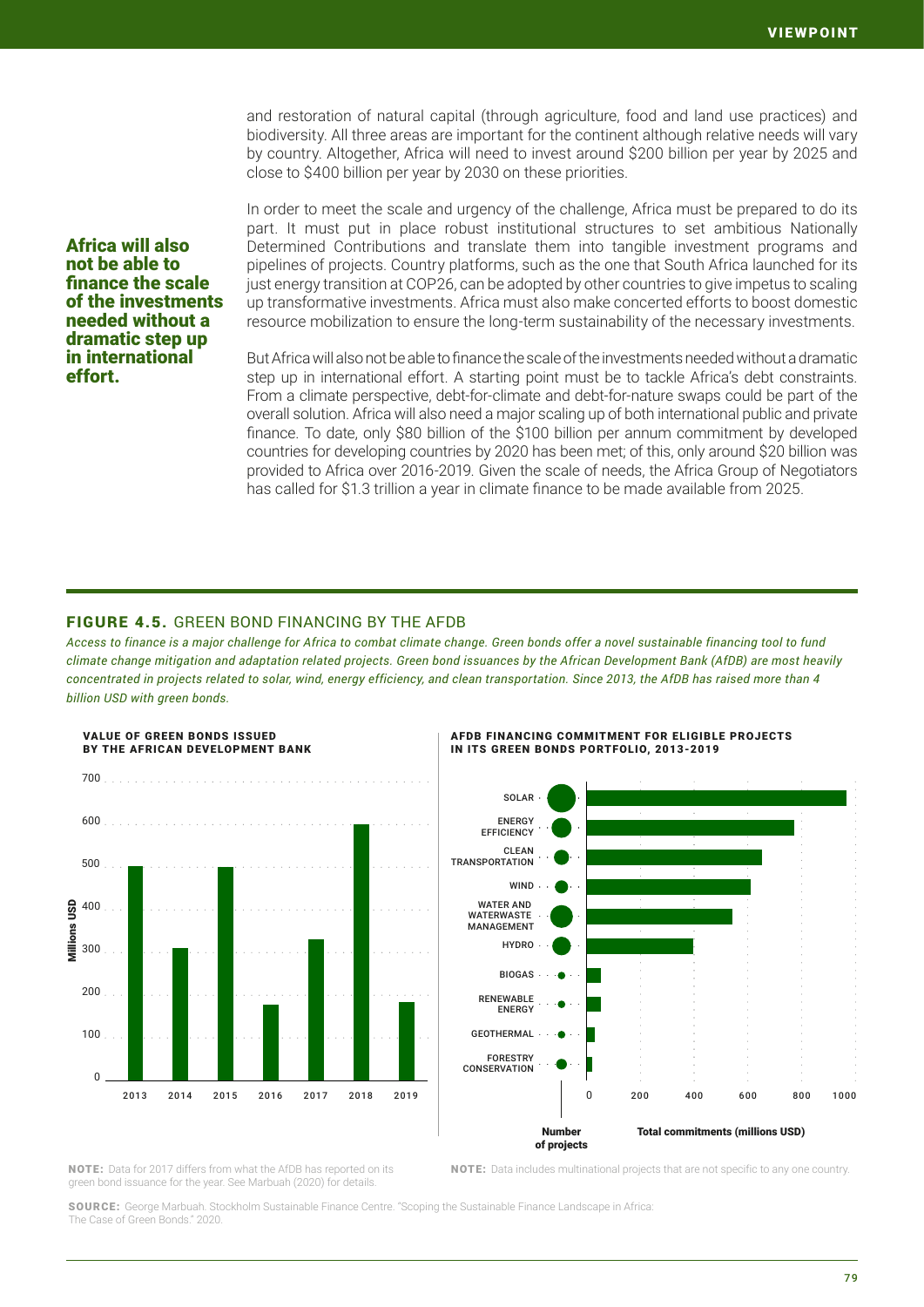COP27, as Africa's COP, provides an opportune moment to go beyond the \$100 billion through an immediate acceleration in the delivery of climate finance and setting a roadmap for an ambitious post-2025 target.

Concessional finance from bilateral donors remains the most critical component of climate finance for Africa given its fiscal constraints and large needs for adaptation and resilience, as well as nature and biodiversity. It is also critical for scaling up other pools of climate finance, including the multilateral climate funds and the multilateral development banks (MDBs), and ultimately leveraging the much larger sums of private finance that will be needed. Consequently, bilateral finance must be doubled by 2025 from its 2018 level, with a higher proportion of grants and a higher share for Africa. Africa will also need much higher levels of support from development finance institutions, from both concessional and market-based windows. The successful replenishment of IDA has provided a good base, but ambitious replenishments are also called for the African Development Fund and concessional climate funds including the Global Environment Facility and the Climate Investment Funds. Additional concessional support from the recycling of Special Drawing Rights (SDRs), including the proposal to establish a Resilience and Sustainability Trust in the IMF, as well as from philanthropic sources. Africa should also be enabled to access the market-based windows of the MDBs for revenue-generating investments given the magnitude of the financing requirements. Private investment and private finance can also play a much bigger role than in the past, but this will require risk mitigation at scale by development financing institutions (DFIs) given that only four countries in Africa are investment grade and that 56 percent of African countries with a credit rating have suffered downgrades since the COVID-19 pandemic.

As Africa seeks to build back better from the pandemic and embark on the transformation of its economies to a low-carbon, climate-resilient future, it must be assured of effective and timely support. COP27, as Africa's COP, provides an opportune moment to go beyond the \$100 billion through an immediate acceleration in the delivery of climate finance and setting a roadmap for an ambitious post-2025 target. Without such ambition, Africa will not meet its climate and development ambitions, and the world will fail in meeting its collective climate goals.